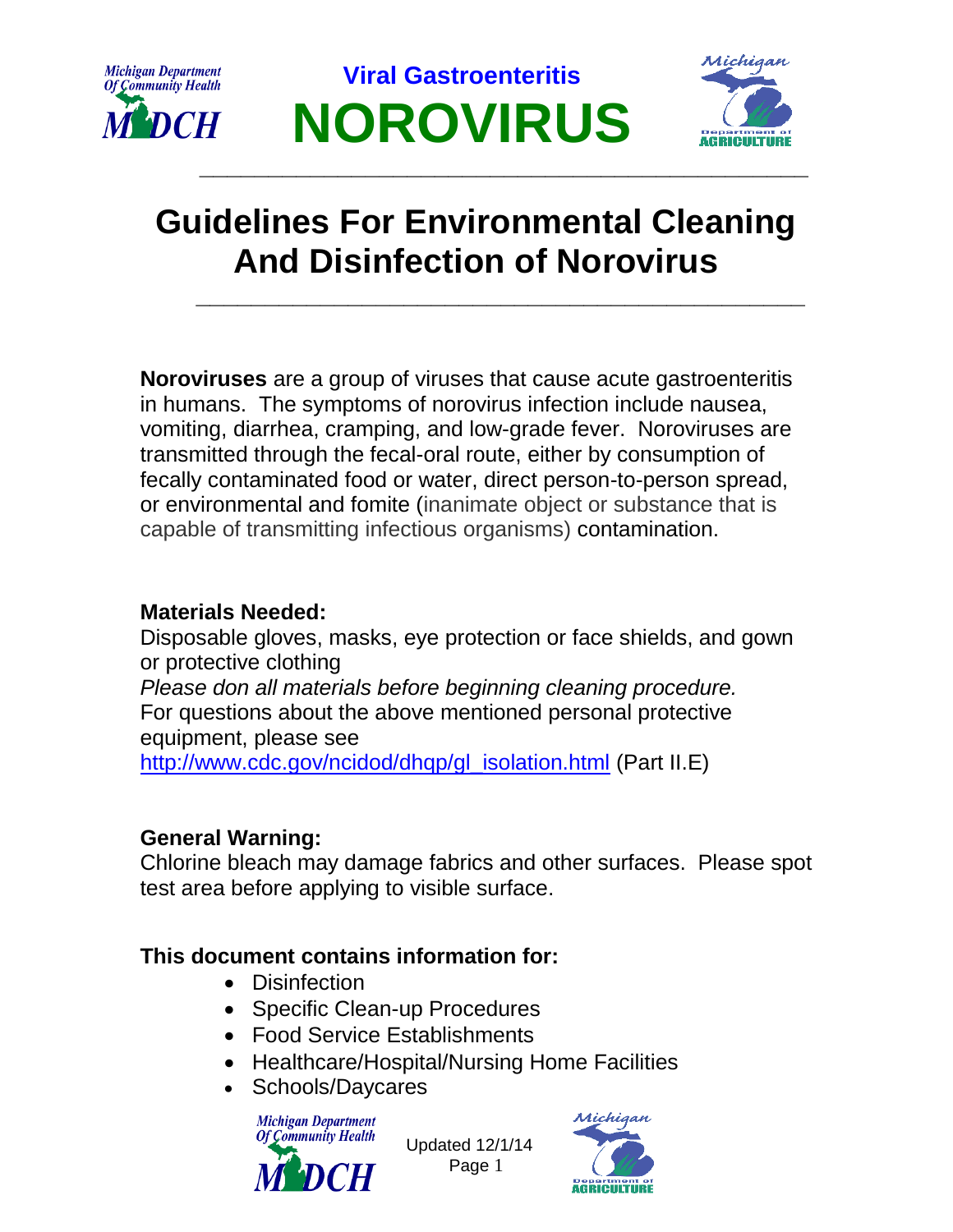# **Disinfection**

\_\_\_\_\_\_\_\_\_\_\_\_\_\_\_\_\_\_\_\_\_\_\_\_\_\_\_\_\_\_\_\_\_\_\_\_\_\_\_\_\_\_\_\_\_\_\_\_\_\_\_\_\_\_\_\_\_\_\_\_\_\_

(For non-visibly soiled areas - please refer to specific procedures for large spills) \_\_\_\_\_\_\_\_\_\_\_\_\_\_\_\_\_\_\_\_\_\_\_\_\_\_\_\_\_\_\_\_\_\_\_\_\_\_\_\_\_\_\_\_\_\_\_\_\_\_\_\_\_\_\_\_\_\_\_\_\_\_\_\_\_\_\_\_\_\_\_\_

### **Examples of items to disinfect:**

Doorknobs, faucets, sinks, toilets, commodes, bath rails, phones, counters, chairs (including backs), tables, hand rails, elevator buttons, light switches, keyboards, mattress covers, aprons, uniforms, linens, bedding and ice machines.

### **What works best: Chlorine bleach (sodium hypochlorite -NaOCl).**

**Regular liquid chlorine bleach (5.25%–6.15% sodium hypochlorite) should be used for disinfection (e.g., not gentle, splash-less). Using alternative formulations of bleach may alter the dilution concentration.** 

### **Chlorine bleach concentrations and mixing instructions:**

- **200ppm** (parts per million) 1:250 dilution
- **Use for stainless steel, food/mouth contact items, toys**
- 1 Tablespoon of bleach in 1-gallon water

### **1000ppm** (parts per million) - 1:50 dilution

- **Use for non-porous surfaces, tile floors, counter-tops, sinks, toilets**
- 1/3-cup bleach in 1-gallon water

**5000ppm** (parts per million) - 1:10 dilution

- **Use for porous surfaces, wooden floors**
- 1 and 1/2 cup bleach in 1-gallon water

### **Stability of Chlorine Bleach**

 Open bottles of liquid chlorine bleach will lose effectiveness after 30 days. Change bottles of bleach every 30 days for accurate concentrations. For disinfecting, use an unopened bottle of chlorine bleach. Prepare a dilution of fresh bleach every day of use and discard unused portions.



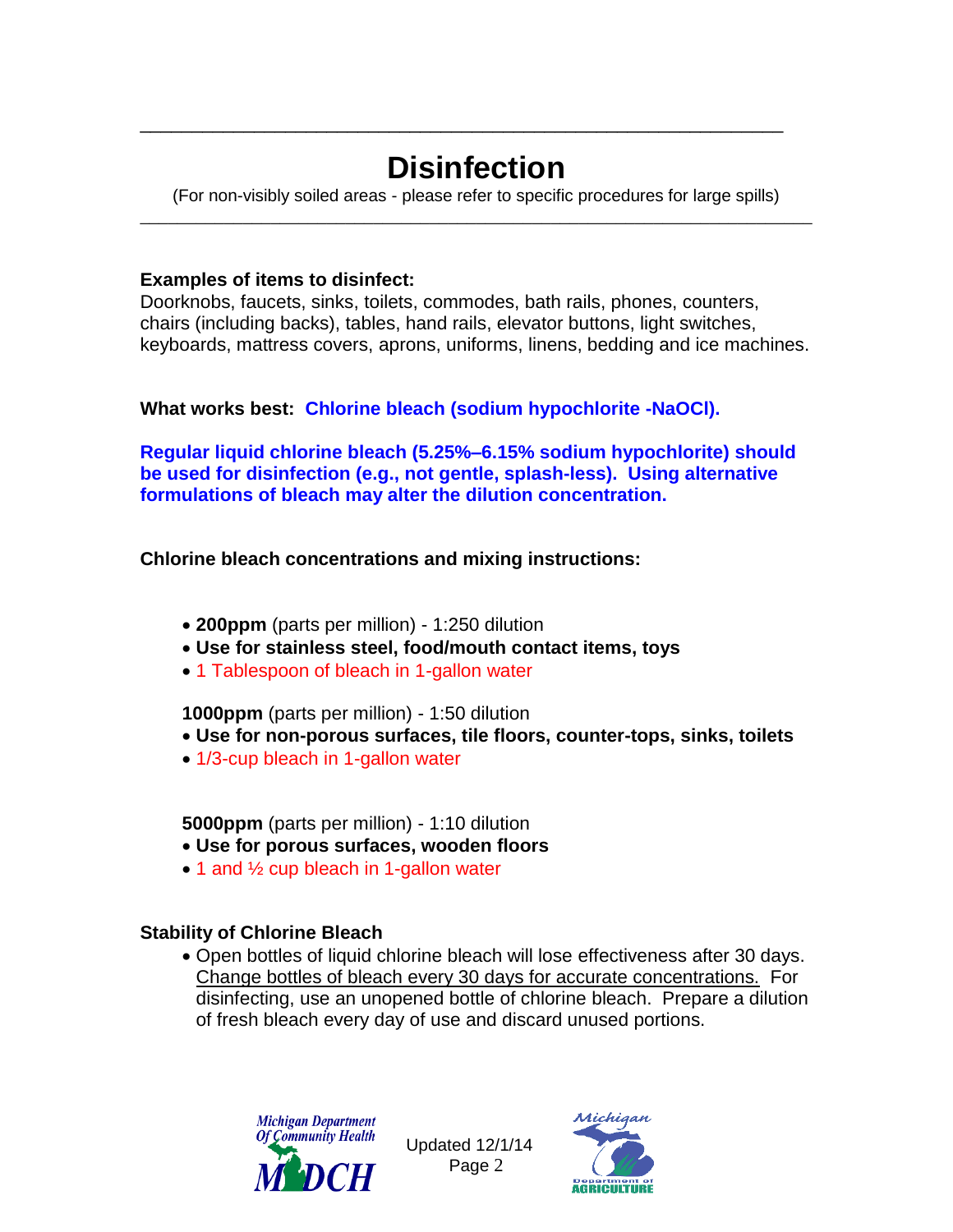| <b>Bleach</b><br><b>Solution</b> | <b>Dilution</b><br>Exact | <b>Chlorine</b><br>(ppm) | <b>Dilution</b><br>approximate | <b>Household</b><br>(ppm)<br>Approximate | <b>Application</b> |
|----------------------------------|--------------------------|--------------------------|--------------------------------|------------------------------------------|--------------------|
| $5.25% -$<br>6.15%               | Concentrate              | $52,500 -$<br>61,500     | Concentrate                    | $52,500 -$<br>61,500                     | * Patient<br>Care  |
| $5.25% -$<br>6.15%               | 1:10                     | $5,250 -$<br>6,150       | 1.5 cups / 1 gallon            | $-6000$                                  | * Patient<br>Care  |
| $5.25% -$<br>6.15%               | 1:100                    | 525-615                  | $0.25$ cup / 1 gallon          | $-600$                                   | * Patient<br>Care  |
| 5.25%                            | 1:200                    | 263                      | 1 tablespoon / 1<br>gallon     | $<$ 200                                  | Dietary            |
| $5.25% -$<br>6.15%               | 1:1000                   | 53-62                    | 1 teaspoon / 1 gallon          | $-50$                                    | Dietary            |

#### **Bleach dilutions clarified with household measurement terms**

The glossary in the CDC guidelines provides bleach dilutions using household measurement terms and equivalent parts per million (ppm) that can be used to translate recommendations for use in the patient care setting for environmental decontamination after cleaning, e.g., for *[Clostridium difficile](http://lyris.premierinc.com/t/178262/140632/5193/0/?u=aHR0cDovL3d3dy5wcmVtaWVyaW5jLmNvbS9xdWFsaXR5LXNhZmV0eS90b29scy1zZXJ2aWNlcy9zYWZldHkvdG9waWNzL2NkYWQvY2xlYW5pbmcuanNw&x=2f6267b6)*. Premier's Safety Institute has expanded the information to include the use of chlorine bleach as a sanitizing agent in dietary settings consistent with EPA U.S Gov't regulations (21 CFR Part 178). **Please see references on page 10.**

### **Other effective disinfectants**

- A phenolic environmental disinfectant (Lysol® or Pinesol®) may be effective, but may require a concentration of **2-4X** the manufacturer's recommendation. The use of this product at the higher concentration may pose a significant health risk to children, workers, pets or yourself. Use extreme caution when using these products. Please read the manufacturer's warning.
- **•** Environmental Protection Agency (EPA) -registered disinfectants

**Note: Some of these products now include quaternary ammoniabased disinfectants but in combination with alcohols. These claims of effectiveness are based on in-vitro studies usually using feline calicivirus; field effectiveness in the context of outbreaks has not been evaluated.** 



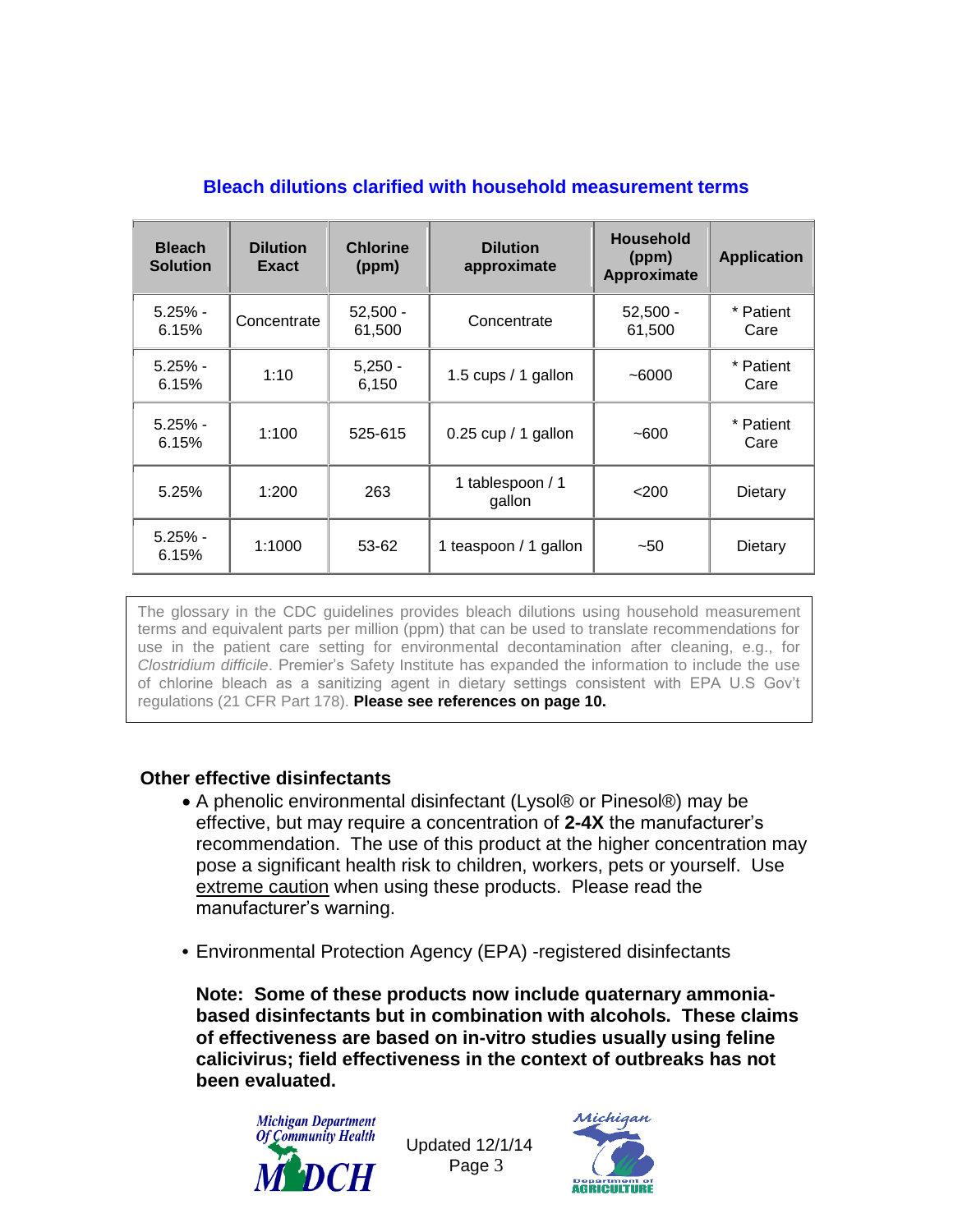EPA's Registered Antimicrobial Products Effective Against Norovirus: [http://www.epa.gov/oppad001/list\\_g\\_norovirus.pdf](http://www.epa.gov/oppad001/list_g_norovirus.pdf)

NOT ALL DISINFECTANTS SHOWN ON EPA LIST ARE APPROVED FOR USE IN FOOD FACILITIES. **\*\* Please see Food Service Establishments Section beginning on page 5.**

### **Health Concerns with using Chlorine Bleach** \_\_\_\_\_\_\_\_\_\_\_\_\_\_\_\_\_\_\_\_\_\_\_\_\_\_\_\_\_\_\_\_\_\_\_\_\_\_\_\_\_\_\_\_\_\_\_\_\_\_\_\_\_\_\_\_\_\_\_\_\_\_\_\_\_\_\_\_\_\_\_\_

\_\_\_\_\_\_\_\_\_\_\_\_\_\_\_\_\_\_\_\_\_\_\_\_\_\_\_\_\_\_\_\_\_\_\_\_\_\_\_\_\_\_\_\_\_\_\_\_\_\_\_\_\_\_\_\_\_\_\_\_\_\_\_\_

#### **Mixing hazards**

 USE ONLY IN WELL-VENTILATED AREAS. Adverse effects of inappropriate mixtures of household cleaners usually are caused by prolonged exposure to an irritant gas in a poorly ventilated area. The most common inappropriate mixtures of cleaning agents are bleach with acids (like vinegar) or ammonia (Windex ®). Potential irritants released from such mixtures are chlorine gas, chloramines, and ammonia gas.

#### **Health hazards**

 Chlorine bleach is corrosive and irritating to all mucosal tissue, skin, eyes and upper and lower respiratory tract. Avoid spray bottle application with any disinfectant. However, "pour" or "pump" bottles that do not produce aerosols are highly recommended.

#### **Personal protective equipment**

- Disposable gloves, masks, eye protection or face shields, and gown or protective clothing
- Environmental cleaning using a more concentrated disinfectant will require a heavier duty glove than a simple non-sterile latex/vinyl glove.



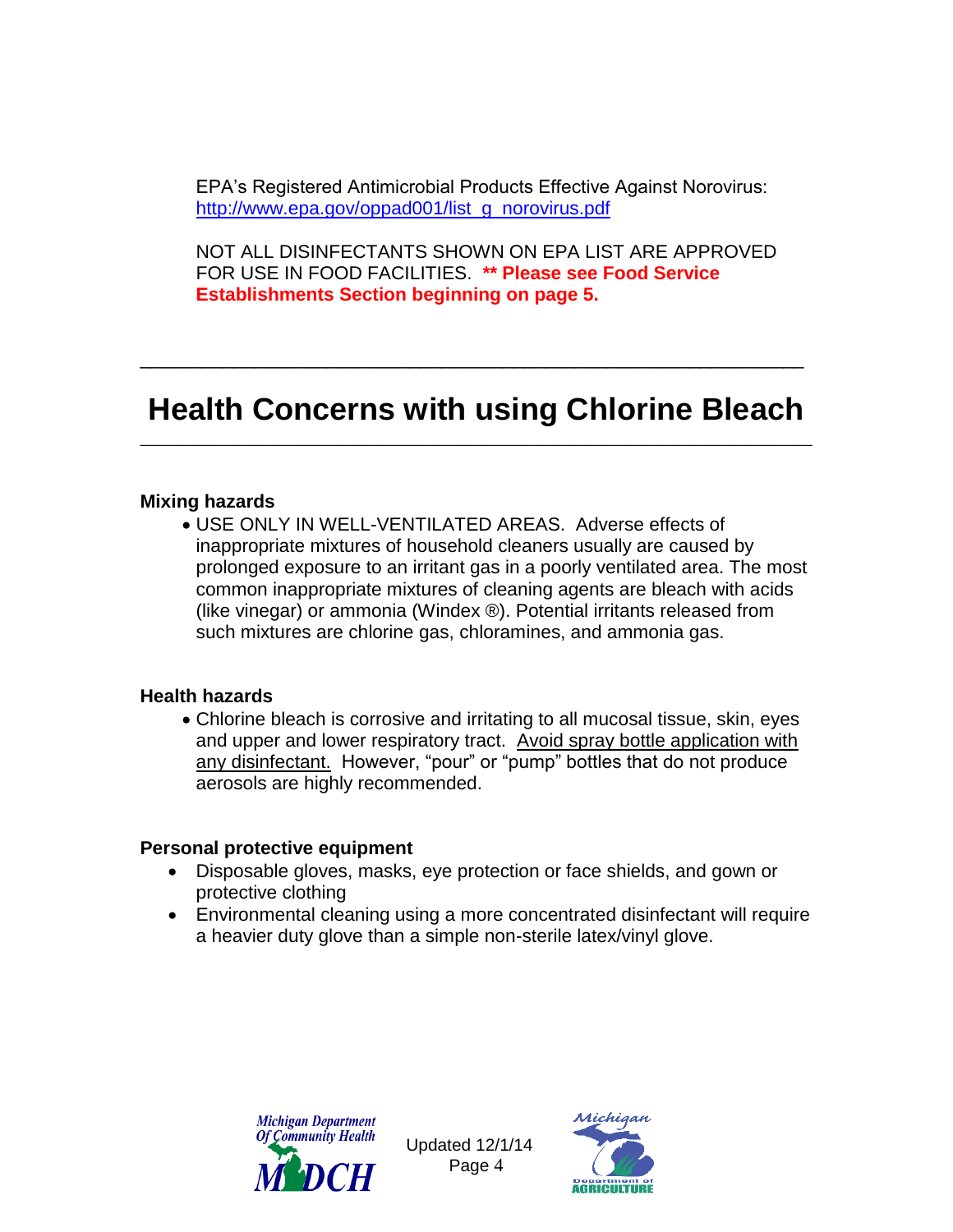## **Specific Clean-up Procedures** \_\_\_\_\_\_\_\_\_\_\_\_\_\_\_\_\_\_\_\_\_\_\_\_\_\_\_\_\_\_\_\_\_\_\_\_\_\_\_\_\_\_\_\_\_\_\_\_\_\_\_\_\_\_\_\_\_\_\_\_\_\_\_\_\_\_\_\_\_\_\_\_

\_\_\_\_\_\_\_\_\_\_\_\_\_\_\_\_\_\_\_\_\_\_\_\_\_\_\_\_\_\_\_\_\_\_\_\_\_\_\_\_\_\_\_\_\_\_\_\_\_\_\_\_\_\_\_\_\_\_\_\_\_\_\_\_\_\_\_\_\_\_\_

**For cleaning large spills of vomitus or stool, a two-step process should be used. Put on personal protective equipment before cleanup as specified in the CDC document: [http://www.cdc.gov/ncidod/dhqp/gl\\_isolation.html](http://www.cdc.gov/ncidod/dhqp/gl_isolation.html)**

- 1. Pre-cleaning of visible/organic debris with absorbent material (double layer and placed in a plastic bag to minimize exposure to aerosols) should precede the disinfection process.
- 2. Liberally disinfect area and objects surrounding the contamination with an appropriate environmental disinfectant (multiple applications may be required).

\*Ensure appropriate dilution and contact times for the appropriate environmental disinfectant.

### **Hard surfaces**

Disinfect with bleach, rinse with water if food preparation area.

### **Carpet / Upholstered Furniture**

 Visible debris should be cleaned with absorbent material (double layer) and placed in a plastic bag to minimize exposure to aerosols - disinfecting with bleach may discolor carpet – steam clean (heat inactivation) 158°F for 5 minutes or 212°F for 1 minute for complete inactivation.

### **Linens / clothing / textiles**

 If soiled, vomit or stool should be carefully removed to minimize aerosols. Keep contaminated and uncontaminated clothes separated. Minimize disruption of soiled linens and laundry. Aerosols created may pose a risk for transmission. Wash items in a pre-wash cycle, then use a regular wash cycle using detergent and dried separately from uncontaminated clothing at high temperature greater than 170°F. Ensure segregation of clean and soiled linens/clothing/textiles.

### **Surfaces Corrodible/damageable by bleach**

● EPA-registered phenolic solutions (concentrated Lysol® or concentrated Pinesol®) mixed at **2-4X** the manufacturer's recommended concentration.



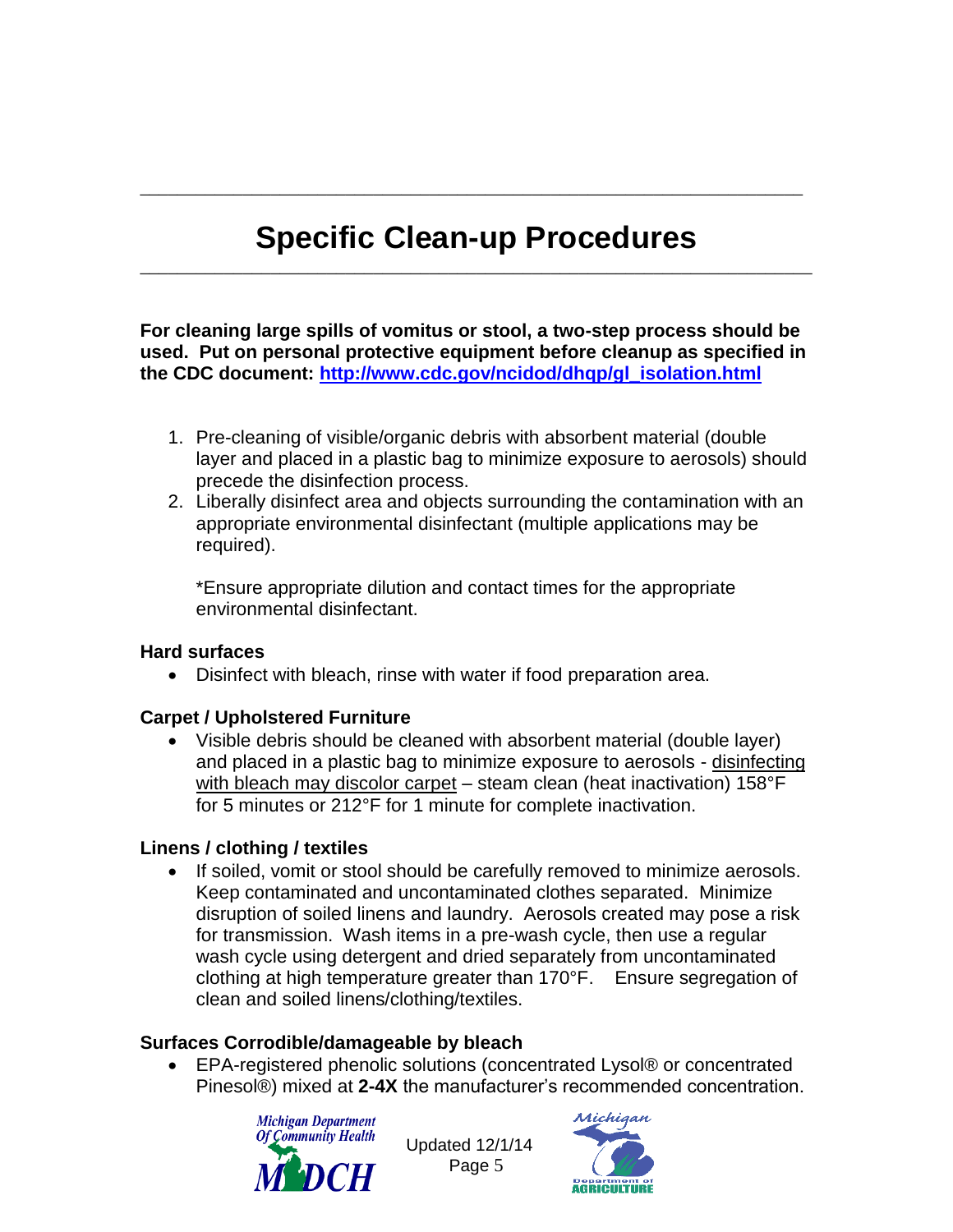## **Food Service Establishments** \_\_\_\_\_\_\_\_\_\_\_\_\_\_\_\_\_\_\_\_\_\_\_\_\_\_\_\_\_\_\_\_\_\_\_\_\_\_\_\_\_\_\_\_\_\_\_\_\_\_\_\_\_\_\_\_\_\_\_\_\_\_\_\_\_\_\_\_\_\_\_\_

\_\_\_\_\_\_\_\_\_\_\_\_\_\_\_\_\_\_\_\_\_\_\_\_\_\_\_\_\_\_\_\_\_\_\_\_\_\_\_\_\_\_\_\_\_\_\_\_\_\_\_\_\_\_\_

### **Ill Employees**

- Food handlers who are ill with gastrointestinal symptoms MUST NOT prepare or serve food for others under any circumstances **(2005 Food Code 2-** 201.12). Any employee with vomiting or diarrhea must be sent home immediately, unless their symptoms are the result of a non-infectious condition (e.g., pregnancy or Crohn's Disease).
- It is required that employees that have been ill with *suspected* Norovirus MUST not return to work for a period of 24 hours after symptoms have ended or provides medical documentation that the symptom is from a non-infectious condition, as mentioned above. However, It is **highly recommended** that employees that have been ill with suspected Norovirus should not return to work for a period of 48 to 72 hours after symptoms have ended
- Serving a Non-Highly Susceptible Population **(2005 Food Code 2-201.13 (A)(2)(a)**

Food handlers who have been *diagnosed* as having Norovirus may return on a *restricted* basis (i.e. restricted from working with exposed food; clean equipment, utensils, and linens; and unwrapped single-service and single use articles) in the food establishment no sooner than 24 hours after symptoms resolve. They remain restricted until they do meet the following conditions:

- Approval is obtained from the Regulatory Authority (**2005 Food Code 2-201-13 (D),** AND
- They have been medically cleared (**2005 Food Code 2-201-13 (D)(1),** OR
- More than 48 hours have passed since the employee's symptoms have resolved. (**2005 Food Code 2-201-13 (D)(2).**

### Serving a Highly Susceptible Population **(2005 Food Code 2-201.13 (A)(2)(b)**

An employee who serves a highly susceptible population and who has been diagnosed with Norovirus is excluded from work until meeting the following requirements:

 Approval is obtained from the Regulatory Authority (**2005 Food Code 2-201-13 (D),** AND



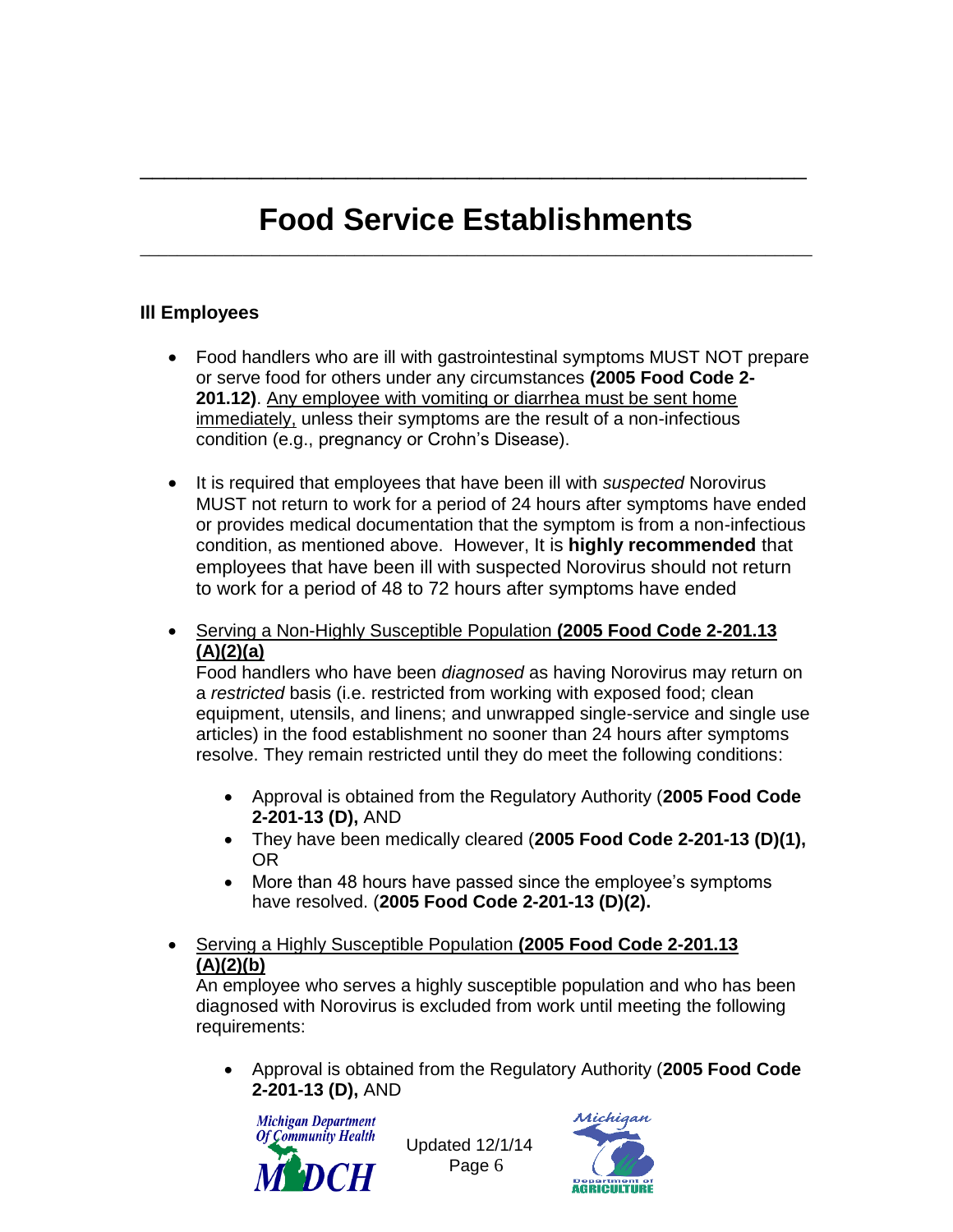- They have been medically cleared (**2005 Food Code 2-201-13 (D)(1),** OR
- More than 48 hours have passed since the employee's symptoms have resolved. (**2005 Food Code 2-201-13 (D)(2).**
- Diligent hand washing practices should be followed.

### **Hand washing**

- After using the restroom, sneezing, coughing, before and after food preparation, all employees should wash hands with warm running water and soap, using friction for 20 seconds. Hands should be dried with a single-service paper towel or air dryer.
- It is recommended that persons involved in busing tables, handling of used utensils; cups or any dishes exercise regular thorough hand washing, particularly before eating or handling food or clean utensils.

### **Disinfection Precautions**

- NOT ALL DISINFECTANTS SHOWN ON EPA LIST (page 3) ARE APPROVED FOR USE IN FOOD FACILITIES
- **Product label must contain language stating approval for use in (FDA or USDA) food facilities AND provide appropriate directions for use/application rates in these settings. Consult the manufacturer for further information on approval for use on food contact surfaces and/or in food service facilities.**
- Any pesticide product intended for sanitizing inanimate food contact surfaces must be approved by FDA under 21CFR178.1010. See link below for approved chemicals.

[http://www.access.gpo.gov/nara/cfr/waisidx\\_99/21cfr178\\_99.html](http://www.access.gpo.gov/nara/cfr/waisidx_99/21cfr178_99.html)



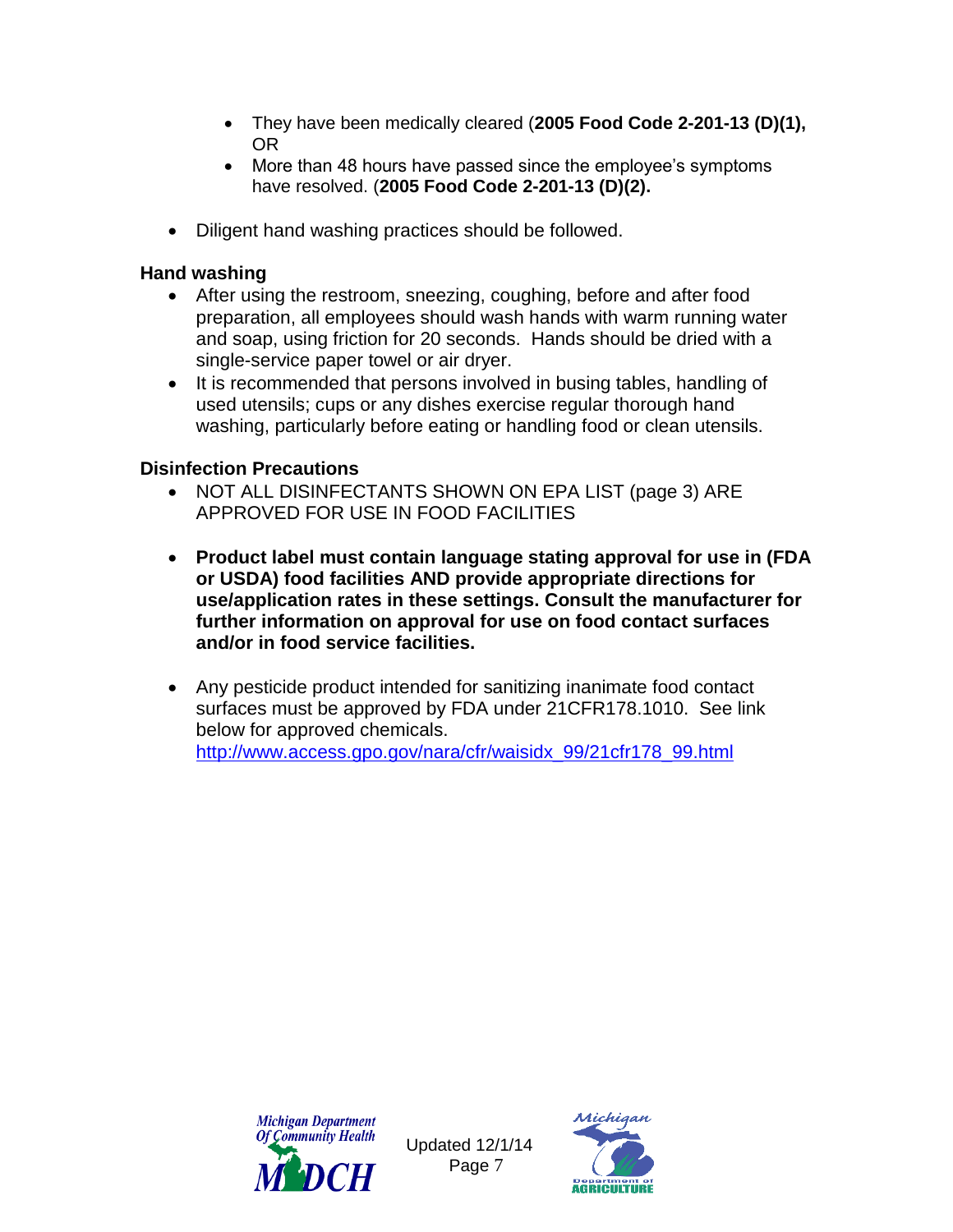## **Healthcare/Hospital/Nursing Home Facilities** \_\_\_\_\_\_\_\_\_\_\_\_\_\_\_\_\_\_\_\_\_\_\_\_\_\_\_\_\_\_\_\_\_\_\_\_\_\_\_\_\_\_\_\_\_\_\_\_\_\_\_\_\_\_\_\_\_\_\_\_\_\_\_\_\_\_\_\_\_\_\_\_

\_\_\_\_\_\_\_\_\_\_\_\_\_\_\_\_\_\_\_\_\_\_\_\_\_\_\_\_\_\_\_\_\_\_\_\_\_\_\_\_\_\_\_\_\_\_\_\_\_\_\_\_\_\_\_\_\_\_\_\_\_\_\_\_\_\_\_\_\_\_

### **Occupational Health Policies**

 Refer to Occupational Health for employee health policies for work restrictions and return to work policies [http://www.cdc.gov/ncidod/dhqp/gl\\_hcpersonnel.html](http://www.cdc.gov/ncidod/dhqp/gl_hcpersonnel.html)

### **EPA-Registered Hospital-Use disinfectant**

 Ensure appropriate use EPA-registered Hospital-Use disinfectant – (see Disinfection section).

### **Medical Equipment Cleaning Precautions**

 Medical equipment used for care of norovirus infected patients, should be either dedicated to that room for the duration of isolation or be thoroughly disinfected upon removal from the room. Please consult terminal cleaning recommendations for your facility. Selection of appropriate cleaning agent should be consistent with the equipment manufacturer's recommendation for compatibility.

### **Cleaning Procedures**

- Routine environmental cleaning measures, at proper time intervals, and proper disinfection order, with the recommended concentration and contact time should be used.
- For cleaning procedures (i.e. changing water / wash cloths, sequence of cleaning) refer to HICPAC Environmental Infection Control for Healthcare Facilities, 2003 [http://www.cdc.gov/ncidod/dhqp/gl\\_environinfection.html](http://www.cdc.gov/ncidod/dhqp/gl_environinfection.html) Pgs.71-88.

### **Laundry Concerns**

- Do not shake soiled linens and laundry. Aerosols created may pose a risk for transmission. Soiled linens should be placed directly into a bag at the point of removal.
- Ensure proper separation of clean and soiled laundry.
- For additional laundry information go to <http://www.cdc.gov/ncidod/hip/enviro/guide.htm> pgs98-103.

### **Ice Machines**

- Contaminated ice machines must be disinfected.
- For protocols see<http://www.cdc.gov/ncidod/hip/enviro/guide.htm> pgs



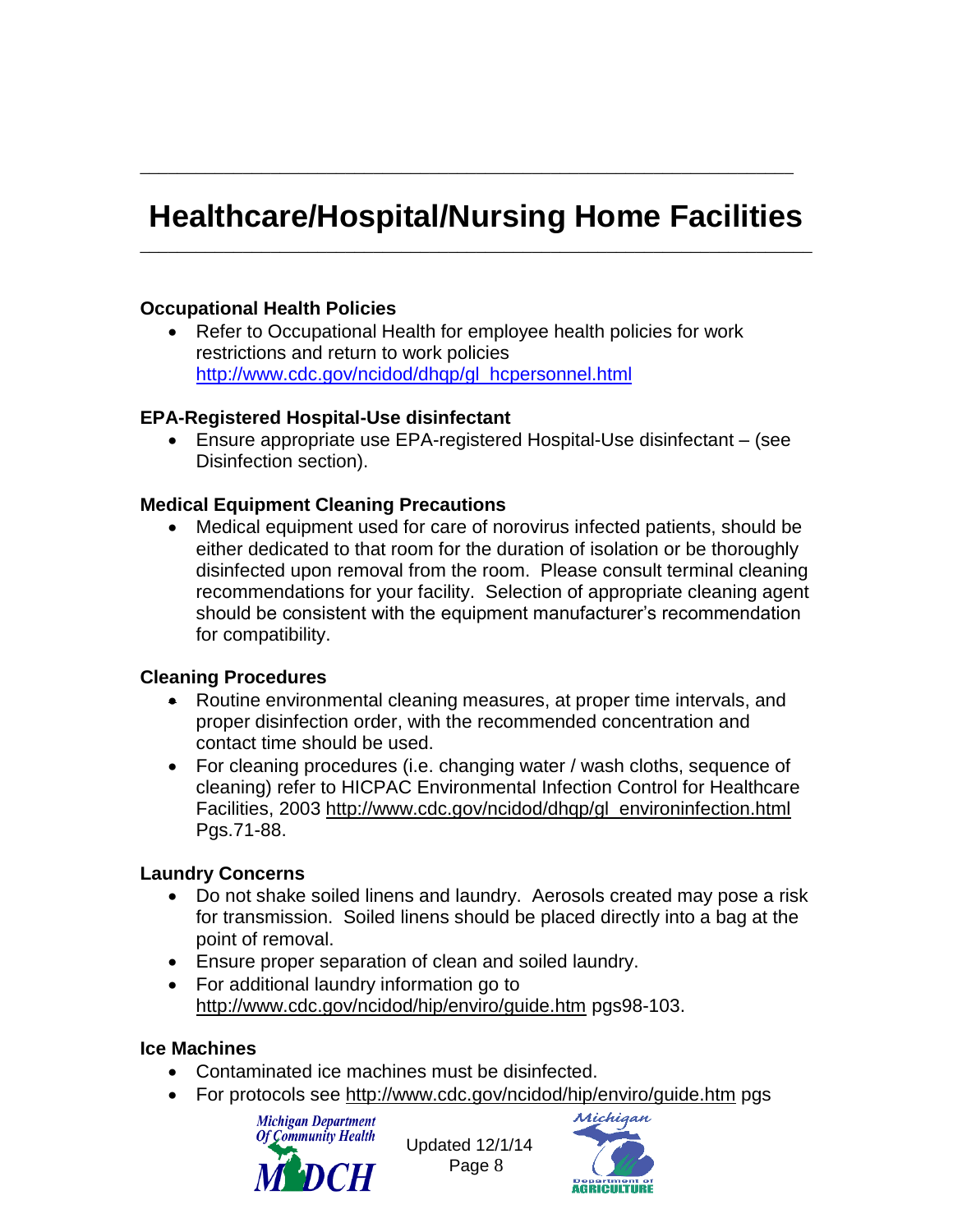## **Schools/Daycare** \_\_\_\_\_\_\_\_\_\_\_\_\_\_\_\_\_\_\_\_\_\_\_\_\_\_\_\_\_\_\_\_\_\_\_\_\_\_\_\_\_\_\_\_\_\_\_\_\_\_\_\_\_\_\_\_\_\_\_\_\_\_\_\_\_\_\_\_\_\_\_\_

\_\_\_\_\_\_\_\_\_\_\_\_\_\_\_\_\_\_\_\_\_\_\_\_\_\_\_\_\_\_\_\_\_\_\_\_\_\_\_\_\_\_\_\_\_\_\_\_\_\_\_\_\_\_\_\_\_\_\_\_\_\_\_\_\_\_\_\_\_\_\_\_

### **Hand washing**

- All employees should wash hands with warm running water and soap, using friction for 20 seconds, paying special attention to under fingernails. Dry hands with a single-service paper towel or air dryer.
- Hands should be washed after using the restroom, sneezing, coughing, changing diapers, before any food preparation or service.

### **Toy cleaning**

- Toys should be cleaned and disinfected daily.
- Any toy that enter a child's mouth (rubber or plastic blocks, balls, etc.) must be disinfected with 200ppm bleach, rinsed thoroughly and air dried or run through dishwasher with high temperature (170°F).
- **•** Remove visible debris on softer toys that have been soiled by vomit  $-$  (see Disinfection section). Launder toy as directed or discard if necessary.

### **Keeping Diaper Changing Surfaces Clean**

- Surfaces should have a plastic covered pad without cracks.
- Use disposable material to cover the pad on changing tables such as shelf paper, wax paper, scrap computer paper, cut up paper bags. Discard after each diaper change.
- Clean the surface after every diaper change by washing with detergent, water and friction, bleach dilution (see **Disinfection** section for appropriate concentration), and rinsing with clean water.
- Caregivers must wash their hands immediately.
- After changing a diaper, the diapered child's hands should be washed also.



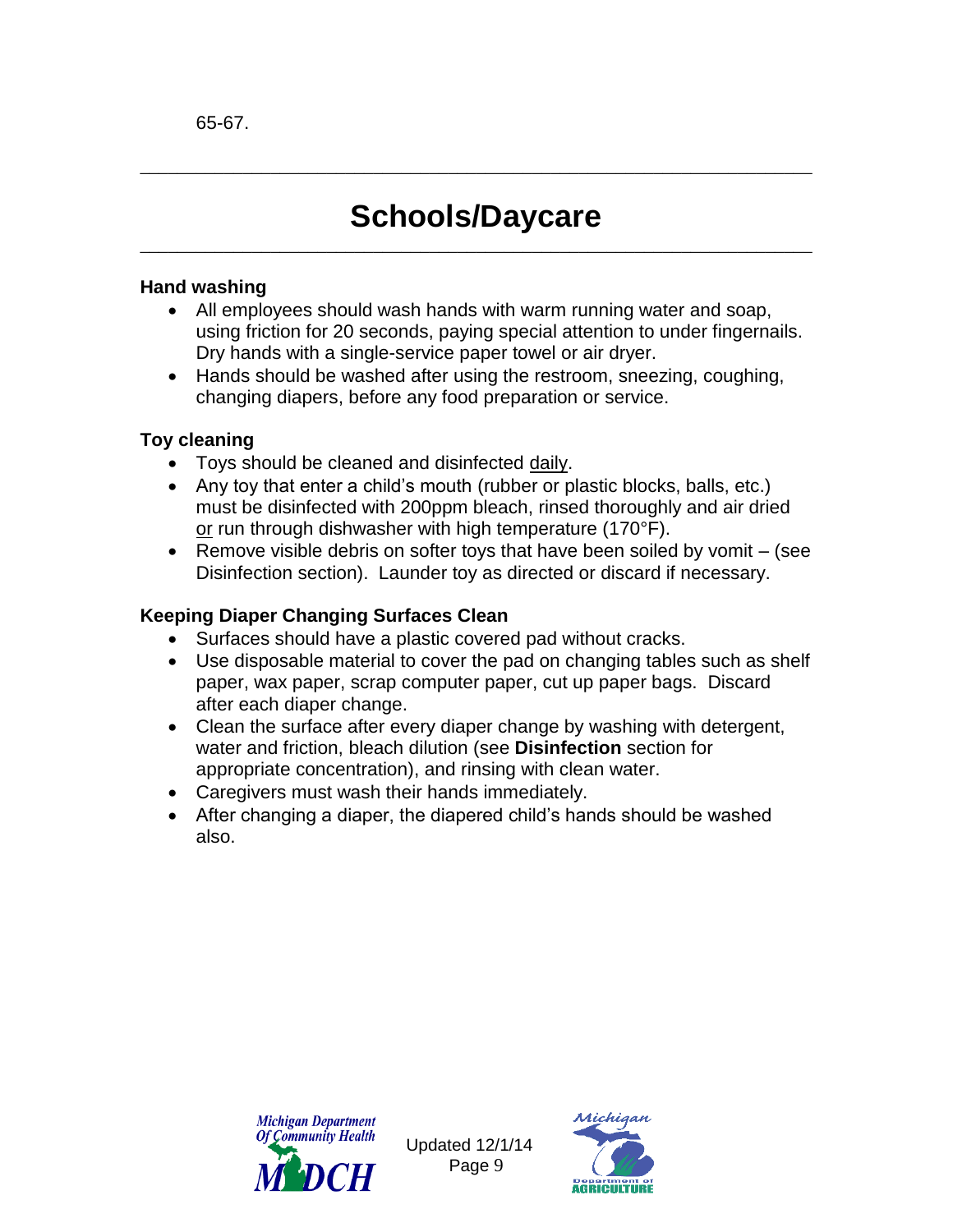# **References**

1. Eleraky NZ, Potgieter LN, Kennedy MA. Virucidal efficacy of four new disinfectants. L Am Anim Hosp Assoc 2002; 38: 231-4.

**\_\_\_\_\_\_\_\_\_\_\_\_\_\_\_\_\_\_\_\_\_\_\_\_\_\_\_\_\_\_\_\_\_\_\_\_\_\_\_\_\_\_\_\_\_\_\_\_\_\_\_\_\_\_\_\_\_\_\_\_\_\_\_\_**

\_\_\_\_\_\_\_\_\_\_\_\_\_\_\_\_\_\_\_\_\_\_\_\_\_\_\_\_\_\_\_\_\_\_\_\_\_\_\_\_\_\_\_\_\_\_\_\_\_\_\_\_\_\_\_\_\_\_\_\_\_\_\_

- 2. Chadwick PR, Beards G, Brown D, et al. Management of hospital outbreaks of gasto-enteritis due to small round-structured viruses. J Hosp Infect 2000; 45: 1-10.
- 3. Doultree JC, Druce JD, Birch CJ, et al. Inactivation of feline calicivirus, a Norwalk virus surrogate. J Hosp Infect 1999; 41:51-57
- 4. Duizer E, Bijkerk P, Rockx B, et al. Inactivation of Caliciviruses. Appl Env Micro 2004; Vol 70, No. 8, pg 4538-4543
- 5. Steinmann J. Surrogate viruses for testing virucidal efficacy of chemical disinfectants. J Hosp Infect 2004; 56: 549-554
- 6. Barker J, Vipond IB, Bloomfield SF. Effects of cleaning and disinfection in reducing the spread of Norovirus contamination via environmental surfaces. J Hosp Infect 2004; 58 42-49
- 7. FDA/CFSAN FDA 1999 Food Code and 2005 Food Code
- 8. Guidelines for Environmental Infection Control in Healthcare Facilities CDC , HICPAC, The American Society for Healthcare Engineering/American Hospital Association, 2003 <http://www.cdc.gov/ncidod/dhqp/index.html>
- 9. Guideline for Infection Control in Health Care Personnel, in AJIC 1998,26, 289-354
- 10. [http://www.cdc.gov/ncidod/dhqp/id\\_norovirusFS.html](http://www.cdc.gov/ncidod/dhqp/id_norovirusFS.html)
- 11. [http://www.cdc.gov/ncidod/dhqp/gl\\_handhygiene.html](http://www.cdc.gov/ncidod/dhqp/gl_handhygiene.html)
- 12. Guidelines for Disinfection and Sterilization in Healthcare Facilities, CDC , HICPAC, 2008[http://www.cdc.gov/ncidod/dhqp/pdf/guidelines/Disinfection\\_Nov\\_2008.pdf](http://www.cdc.gov/ncidod/dhqp/pdf/guidelines/Disinfection_Nov_2008.pdf)
- 13. Premier Safety Share, Premier Safety Institute's adaptation of the CDC table, Nov 24 2008 [http://www.premierinc.com/quality-safety/tools](http://www.premierinc.com/quality-safety/tools-services/safety/pSS/Bulletin_CDCGuide-11202008.htm)[services/safety/pSS/Bulletin\\_CDCGuide-11202008.htm](http://www.premierinc.com/quality-safety/tools-services/safety/pSS/Bulletin_CDCGuide-11202008.htm)